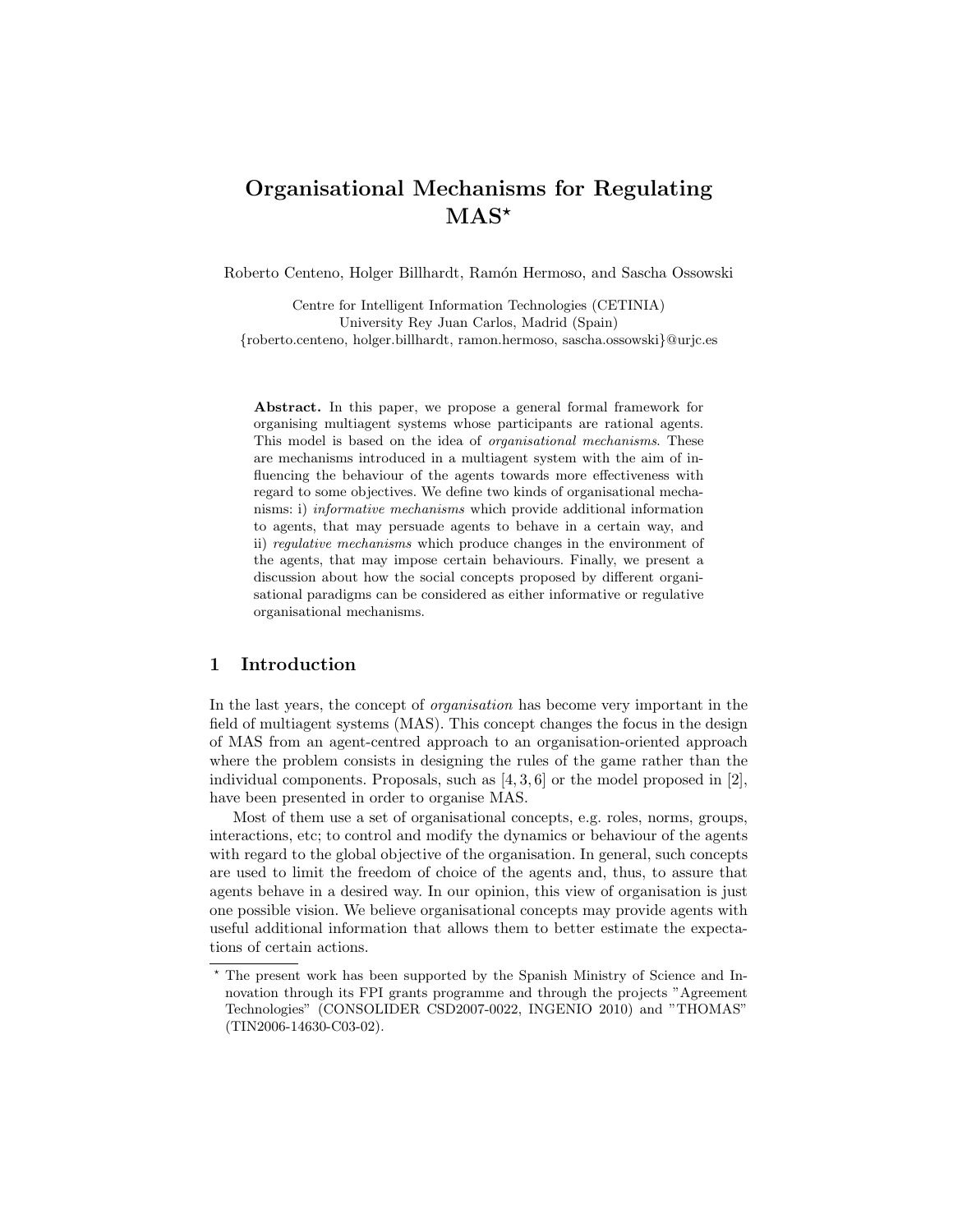In this paper, we define a general formal framework for organisations, based on the idea of organisational mechanisms, that includes both previously mentioned points of views.

The paper is organised as follows: section 2 presents some notations and necessary definitions. Thereafter, section 3 presents our formal framework for organisations and defines the different types of organisational mechanisms. Section 4 analyses how common organisational concepts can be classified in terms of informative and regulative organisational mechanisms and provides conclusions and some ideas for future work.

## 2 Notations and Basic Definitions

Our formal framework relies on two basic concepts, rational agent and multiagent  $system<sup>1</sup>$ . We consider that both concepts are closely related. In particular we consider that agents are always embedded in a multiagent system and this system specifies the environment of the agents.

A multiagent system (MAS) is composed of a set of agents which can perform a possibly infinite number of actions<sup>2</sup>. The performance of those actions takes the system through different environmental states with certain probability (external influences may affect the consequences of actions). Furthermore, in each different environmental state, agents can perform a set of actions restricted by the environment.

Agents are considered independent, autonomous software components that are able to perceive observations about their environment and, based on these observations, take actions. At each step, agents receive an observation from the environment, change their internal state and take an action, which is finally executed. The internal state of an agent possibly encodes its history of actions and observations, its beliefs about the state of the environment, as well as its own preferences.

A particular type of agents are rational agents. Rational agents rule their behaviour based on their preferences about their internal states. These preferences can be represented by means of an utility function. They select their actions in order to maximise this utility function. Supposing that agents are generally not omniscient, they are unable to calculate the consequences of actions and, thus, have to estimate them. The estimation may change when new knowledge is available.

## 3 Organised Multiagent System

The general idea of organising a multiagent system is to provide some mechanisms that influence the behaviour of the agents. Such mechanisms may either

 $<sup>1</sup>$  A formal definition of these concepts can be found in [1].</sup>

<sup>&</sup>lt;sup>2</sup> including an action of doing nothing, which allows for modelling asynchronous behaviours.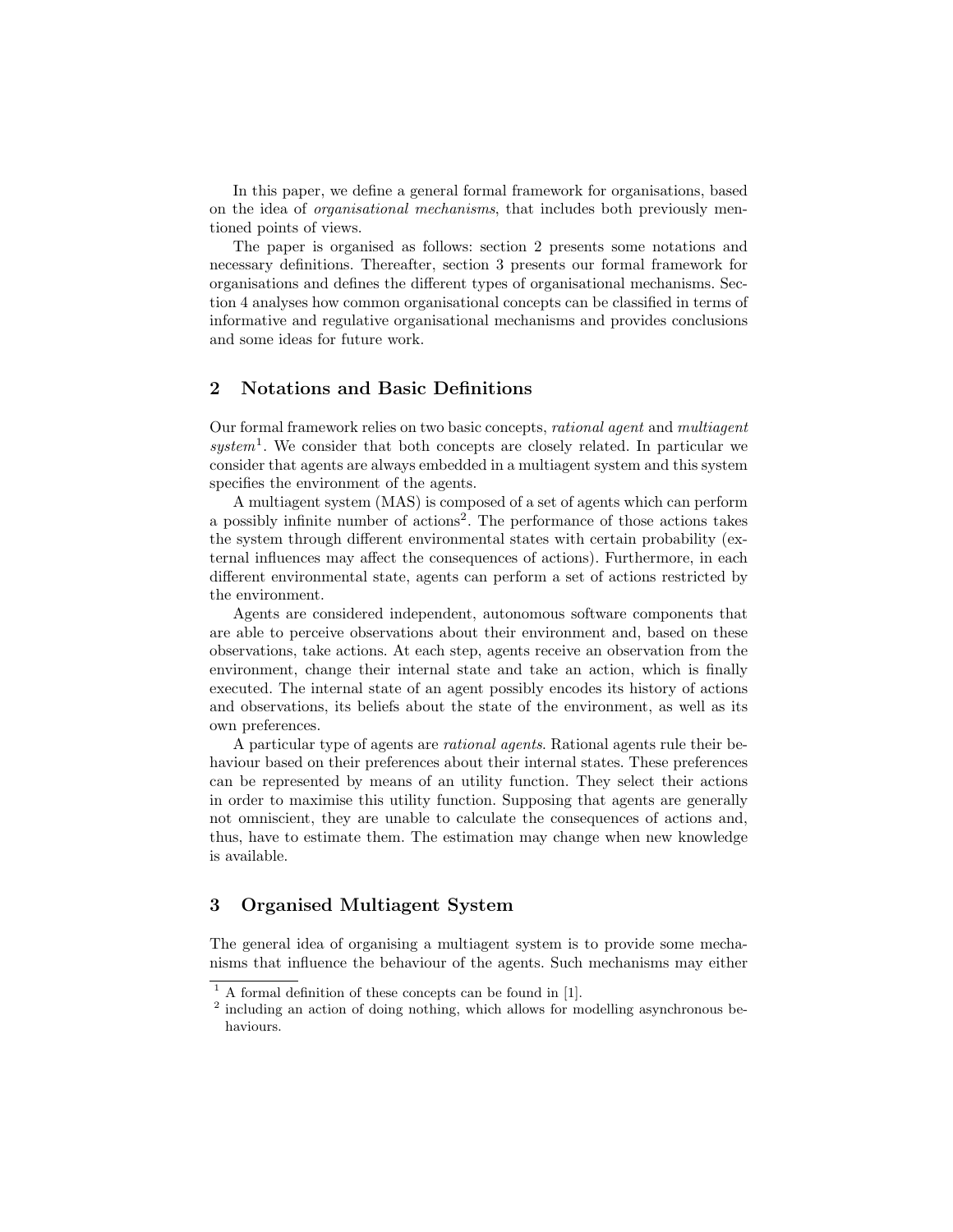impose certain behaviours or they may persuade agents to behave in a certain way. Formally, we define an organised multiagent system as follows:

**Definition 1.** An organised multiagent system (OMAS) is a tuple  $\langle RA, \mathcal{A}, \mathcal{X}, \mathcal{X} \rangle$  $\Phi, x_0, \varphi, \mathcal{OM}$  where:

- $-$  RA is a set of rational agents;
- $-$  A is a possibly infinite action space that includes all possible actions that can be performed in the system;
- $-$  X is the environmental state space;
- $-\Phi: \mathcal{X} \times \mathcal{A}^{|\mathcal{A}g|} \times \mathcal{X} \to [0, 1]$  is the MAS transition probability distribution, describing how the environment evolves as a result of agents' actions;
- $x_0 \in \mathcal{X}$  stands for the initial state of the MAS;
- $-\varphi : Ag \times \mathcal{X} \times \mathcal{A} \rightarrow \{0,1\}$  is the agents' capability function describing the actions agents are able to perform in a given state of the environment.  $\varphi(a, x, ac) = 1$   $(\varphi(a, x, ac) = 0)$  means that agent a is able (not able) to perform action ac in the state x.
- $\mathcal{O}$ *M* is a non-empty set of organisational mechanisms.

As stated before, organisational mechanisms can influence the behaviour of agents towards more effectiveness with regard to some objectives. This can be seen from two different points of view:  $i$ ) the micro perspective, and  $ii$ ) the macro perspective. From the micro perspective, an organisational mechanism may help agents to take better decisions regarding their individual utility function - informative mechanisms. From the macro perspective, a system itself may have some *global utility* function which corresponds to a preference relation on the states of the environment, and an organisational mechanism may improve the utility of the system by persuading or imposing agents to behave in a determined way - regulative mechanisms. In the following sections we define both types of mechanisms in more detail.

#### 3.1 Informative Organisational Mechanisms

A rational agent has to evaluate the expected utility of each possible action (or of the actions it is aware of) in order to decide which action to take next. This decision is based on the agent's own individual knowledge and experience. In real world scenarios, the knowledge of agents about the entire system is usually limited and thus, their decisions are made on more or less accurate estimations. Hence, from the point of view of the agents, any additional information may improve the accurateness of their estimations, and, thus, help them to take "better" decisions. Informative organisational mechanisms may provide such information.

**Definition 2.** An informative organisational mechanism  $\Gamma$  is a function  $\Gamma$ :  $S' \times \mathcal{X}' \rightarrow \mathcal{I}$  that given a partial description of an internal state of an agent and taking into account the partial view that the mechanism has of the current environmental state, provides information, where: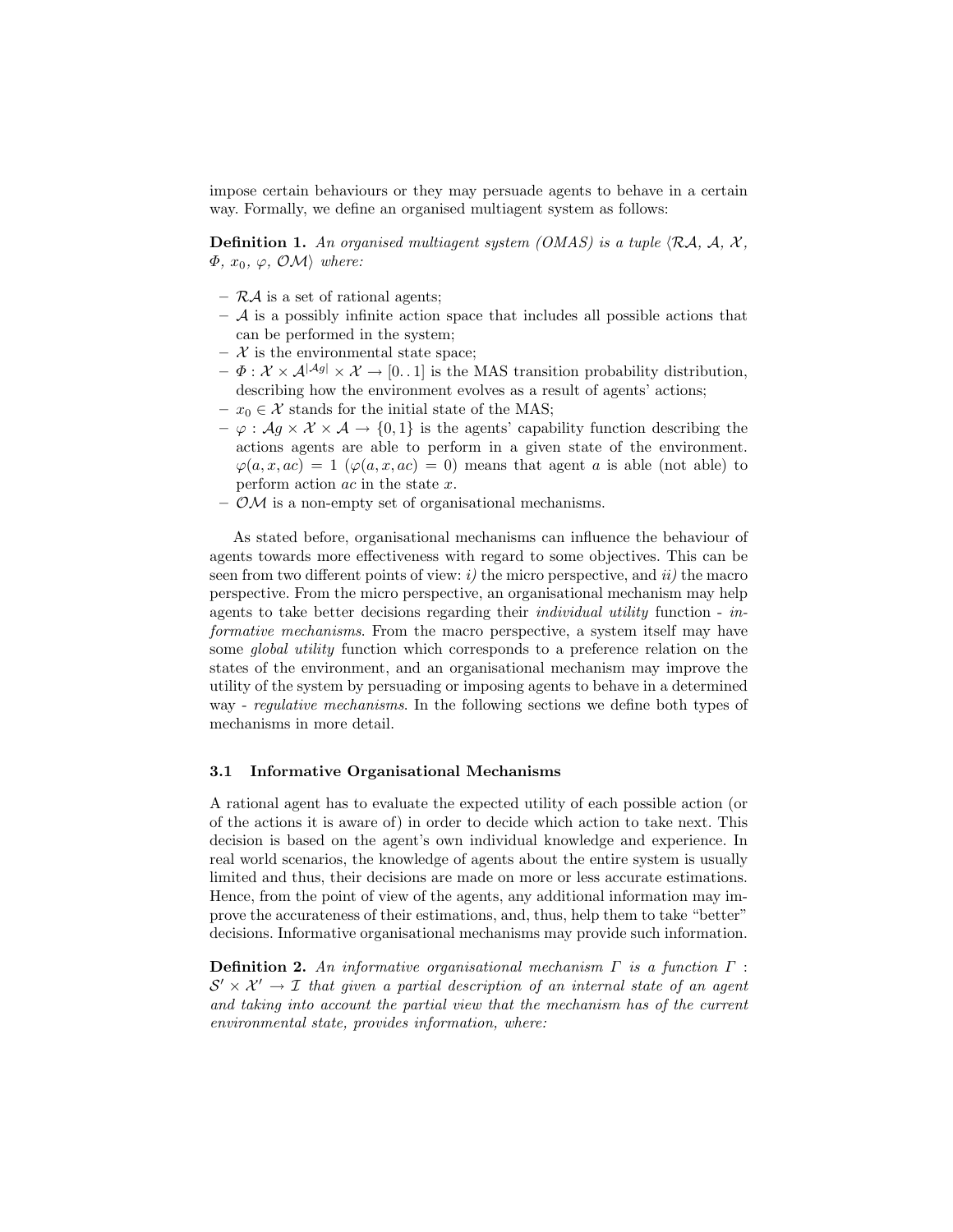- $S'$  represents the set of possible partial descriptions of agents' internal states;
- $\mathcal{X}'$  is the set of partial views of environmental states;
- $-$  *T* represents an information space.

We have chosen a very general definition of informative organisational mechanisms in order to cover all possible instantiations. The information provided may consist of a set of actions an agent can take but it is possibly not aware of, a recommendation of a particular action which is eventually a "good action" for the agent, or information about the consequences that a given action may have. All informative organisational mechanisms have in common that their usage is not imposed. Agents are free to use such mechanisms at their own discretion.

Informative organisational mechanisms may improve the performance of individual agents and may have effects on the global performance of an organised multiagent system with respect to a global utility function. In this sense we have defined several desirable properties. These properties should be taken into consideration when designing mechanisms and may also serve to prove certain characteristics of organised multiagent systems. The defined properties state when an informative organisational mechanism is useful for an agent in a particular internal state, when is strongly useful for an agent along a time period or when the mechanism is effective regarding a global utility function during a time period. Since these definitions we have also defined when an informative mechanism is more useful and effective (for an agent in an internal state, along a time period or for a OMAS) than another one. More details in [1].

#### 3.2 Regulative Organisational Mechanisms

As regulative organisational mechanisms we consider mechanisms that produce changes in the environment with the aim to improve a system's behaviour from a global, macro level perspective, that is, with respect to some global utility function. Such mechanisms rely on the existence of some entity (e.g., the system designer, a system manager, ...) that defines the preference relation over system states represented through the global utility function, and that has sufficient authority to impose certain changes in the system.

The rationale behind such mechanisms is that rational agents are perceptive to modifications in the environment because such modifications may change the consequences of actions. Thus, rational agents, with the aim to maximise their individual benefit, may adapt their behaviour to such changes.

We consider two types of possible changes in the environment:  $i)$  introduction of incentives: rewards and penalties (i.e., changes in the MAS transition probability distribution), which may produce variations in the expected utility of an agent's action, hence they would change their decisions accordingly; and  $ii)$  of the action spaces of agents: new actions may be added or eliminated either for all agents or for particular agents (i.e., changes in the agents' capability function)<sup>3</sup>. We define regulative organisational mechanisms accordingly:

<sup>&</sup>lt;sup>3</sup> Note that the system is changed in such a way that agents are not able to perform the eliminated actions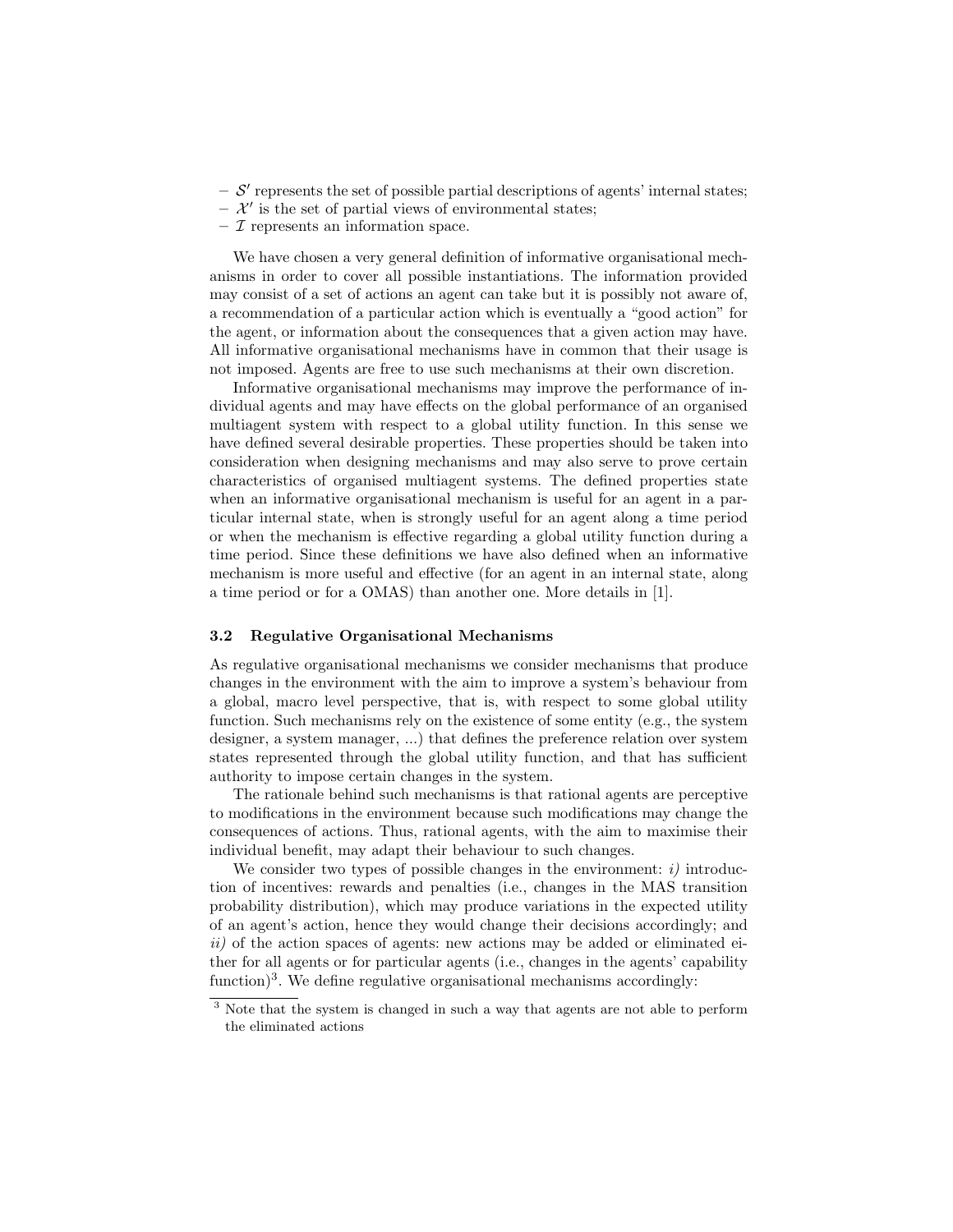**Definition 3.** Let  $MAS = \langle Ag, A, X, \Phi, x_0, \varphi \rangle$  be a multiagent system and X' the set of possible partial descriptions of the environmental states of MAS:

- $-$  An incentive mechanism,  $\Upsilon_{inc}$ , is a function  $\Upsilon_{inc} : \mathcal{X}' \to [\mathcal{X} \times \mathcal{A}^{|\mathcal{A}g|} \times \mathcal{X} \to \mathcal{A}^{|\mathcal{A}g|}$ [0. . 1]] that given a possibly partial description of an environmental state of MAS produces changes in the transition probability distribution of MAS
- $A$  coercive mechanism,  $\Upsilon_{\text{coef}}$ , is a function  $\Upsilon_{\text{coef}} : \mathcal{X}' \to [Ag \times \mathcal{X} \times \mathcal{A} \to \{0,1\}]$ that given a possibly partial description of an environmental state of MAS produces changes in the agents' capability function of MAS
- $-$  A regulative organisational mechanism for MAS is either an incentive mechanism or a coercive mechanism for that MAS.

Regulative mechanisms may be implemented at design time as fixed mechanisms for the whole life cycle of a MAS (as it is done in many approaches). They may also be introduced when necessary and may even adapt their functioning to each particular situation of the system. In contrast to informative organisational mechanisms, agents can not decide to "use" regulative mechanisms. They are just confronted with the new state of affairs.

As for informative mechanisms, in a similar way, we have defined the effectiveness of regulative mechanisms with respect to some global utility function during a time period, and when a regulative mechanism is more effective than another one.

### 4 Conclusions

Many authors have proposed the use of social concepts: roles, norms, interactions, and so on to regulate or organise the activities of agents in a MAS  $[4, 3, 4]$ 6, 2]. According to the different approaches, the use of such social concepts can be considered as either informative or regulative organisational mechanisms as we propose in this paper.

The concept of role appears in these kind of methodologies as a main piece. They are mechanisms which restrict the set of possible actions that an agent can perform. From our point of view, such schemes can be classified as regulative organisational mechanism (in particular coercive mechanisms), since role assignments limit the action spaces of agents. But the usage of roles can also be considered from another perspective [5], where role taxonomies are used to reflect the capabilities of agents rather than to establish permissions and obligations and, hence, can be seen as informative mechanisms.

Another important social concept is the norm. In a classical view, a normative system indicates to agents what actions are permitted and/or prohibited in a certain situation. Now, if such a system establishes prohibitions and permissions and is coupled with a mechanism that imposes these restrictions in a way that no agent is able to violate them (e.g. the governors in Electronic Institutions [4]) then the normative system is a coercive mechanism. On the other hand, if a normative system defines penalties if agents violate the norms, then the mechanism turns into an incentive mechanism.